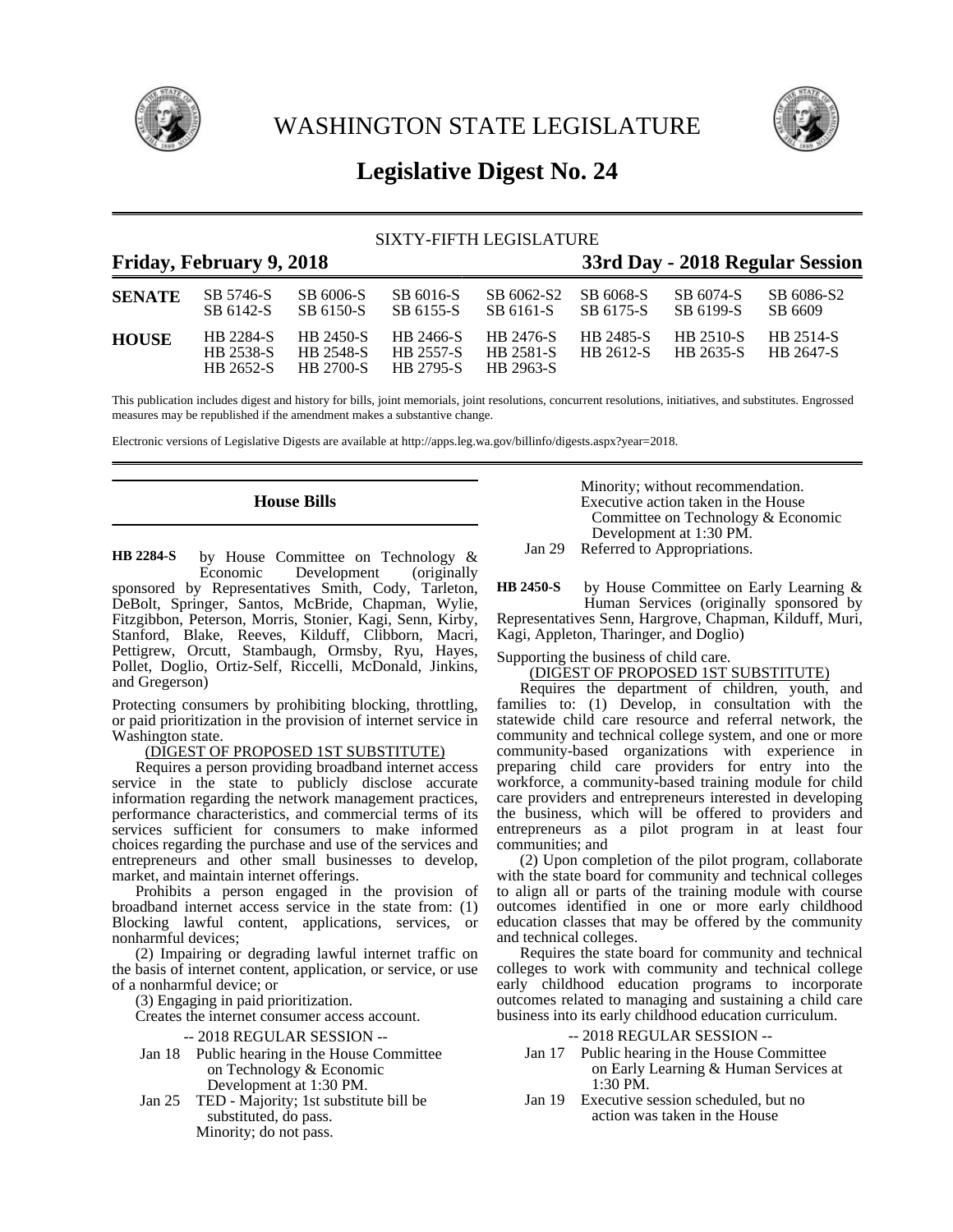Committee on Early Learning & Human Services at 10:00 AM.

- Jan 23 Executive session scheduled, but no action was taken in the House Committee on Early Learning & Human Services at 8:00 AM.
- Jan 24 ELHS Majority; 1st substitute bill be substituted, do pass. Executive action taken in the House Committee on Early Learning & Human Services at 1:30 PM.
- Jan 29 Referred to Appropriations.

by House Committee on Public Safety (originally sponsored by Representatives Orwall, Klippert, McCabe, Griffey, Muri, Stanford, Van Werven, Haler, and Doglio) **HB 2466-S**

Authorizing law enforcement to arrest persons in violation of certain no-contact orders involving victims of trafficking and promoting prostitution offenses.

### (DIGEST OF PROPOSED 1ST SUBSTITUTE)

Requires a police officer to arrest a person without a warrant and take him or her into custody without a warrant when the officer has probable cause to believe that an order has been issued of which the person has knowledge under: (1) Chapter 9A.40 RCW (kidnapping, unlawful imprisonment, custodial interference, luring, trafficking, and coercion of involuntary servitude); or

(2) Chapter 9A.88 RCW (indecent exposure- prostitution).

-- 2018 REGULAR SESSION --

- Jan 16 Public hearing in the House Committee on Public Safety at 1:30 PM.
- Jan 25 PS Majority; 1st substitute bill be substituted, do pass. Executive action taken in the House Committee on Public Safety at 8:00 AM.
- Jan 29 Referred to Rules 2 Review.
- Feb 6 Placed on second reading by Rules Committee.
- Feb 7 1st substitute bill substituted. Rules suspended. Placed on Third Reading. Third reading, passed; yeas, 98; nays, 0; absent, 0; excused, 0.

by House Committee on Transportation (originally sponsored by Representatives Fey and Harmsworth) **HB 2476-S**

Clarifying the collection process for existing vehicle service transactions.

(DIGEST OF PROPOSED 1ST SUBSTITUTE)

Clarifies the department of licensing's collection process for existing vehicle service transactions.

-- 2018 REGULAR SESSION --

- Jan 18 Public hearing in the House Committee on Transportation at 3:30 PM.
- Jan 24 TR Majority; 1st substitute bill be substituted, do pass. Executive action taken in the House Committee on Transportation at 3:30 PM.

Jan 30 Referred to Rules 2 Review.

Feb 6 Placed on second reading by Rules Committee.

by House Committee on Agriculture & Natural Resources (originally sponsored by Representatives Orwall, Dent, Blake, Buys, and Wylie) **HB 2485-S**

Encouraging low-water landscaping practices as a drought alleviation tool.

# (DIGEST OF PROPOSED 1ST SUBSTITUTE)

Prohibits homeowner association and condominium association restrictions that limit private property owners' ability to install drought resistant landscaping or wildfire ignition resistant landscaping.

Ensures that state-funded buildings achieve the highest landscaping water efficient benchmarks.

Requires major facility projects to be designed and constructed to receive credits made available for water efficient landscaping under the United States green building council rating system, international green construction code, other nationally recognized consensus standard, or the state sustainable school design protocol.

#### -- 2018 REGULAR SESSION --

- Jan 17 Public hearing in the House Committee on Agriculture & Natural Resources at 8:00 AM.
- Jan 24 AGNR Majority; 1st substitute bill be substituted, do pass. Executive action taken in the House Committee on Agriculture & Natural
	- Resources at 8:00 AM.
- Jan 26 Referred to Capital Budget. Jan 30 Public hearing in the House Committee
- on Capital Budget at 3:30 PM.
- Feb 2 CB Majority; do pass 1st substitute bill proposed by Agriculture & Natural Resources. Referred to Rules 2 Review.

Executive action taken in the House Committee on Capital Budget at 10:00 AM.

Feb 8 Placed on second reading by Rules Committee.

by House Committee on Technology &<br>Economic Development (originally Development **HB 2510-S**

sponsored by Representatives Morris, Hudgins, and Santos)

Concerning net metering.

(DIGEST OF PROPOSED 1ST SUBSTITUTE)

Modifies provisions relating to the net metering of electricity.

- Jan 16 Public hearing in the House Committee on Technology & Economic Development at 10:00 AM.
- Jan 23 Executive session scheduled, but no action was taken in the House Committee on Technology & Economic Development at 10:00 AM.
- Jan 24 Executive session scheduled, but no action was taken in the House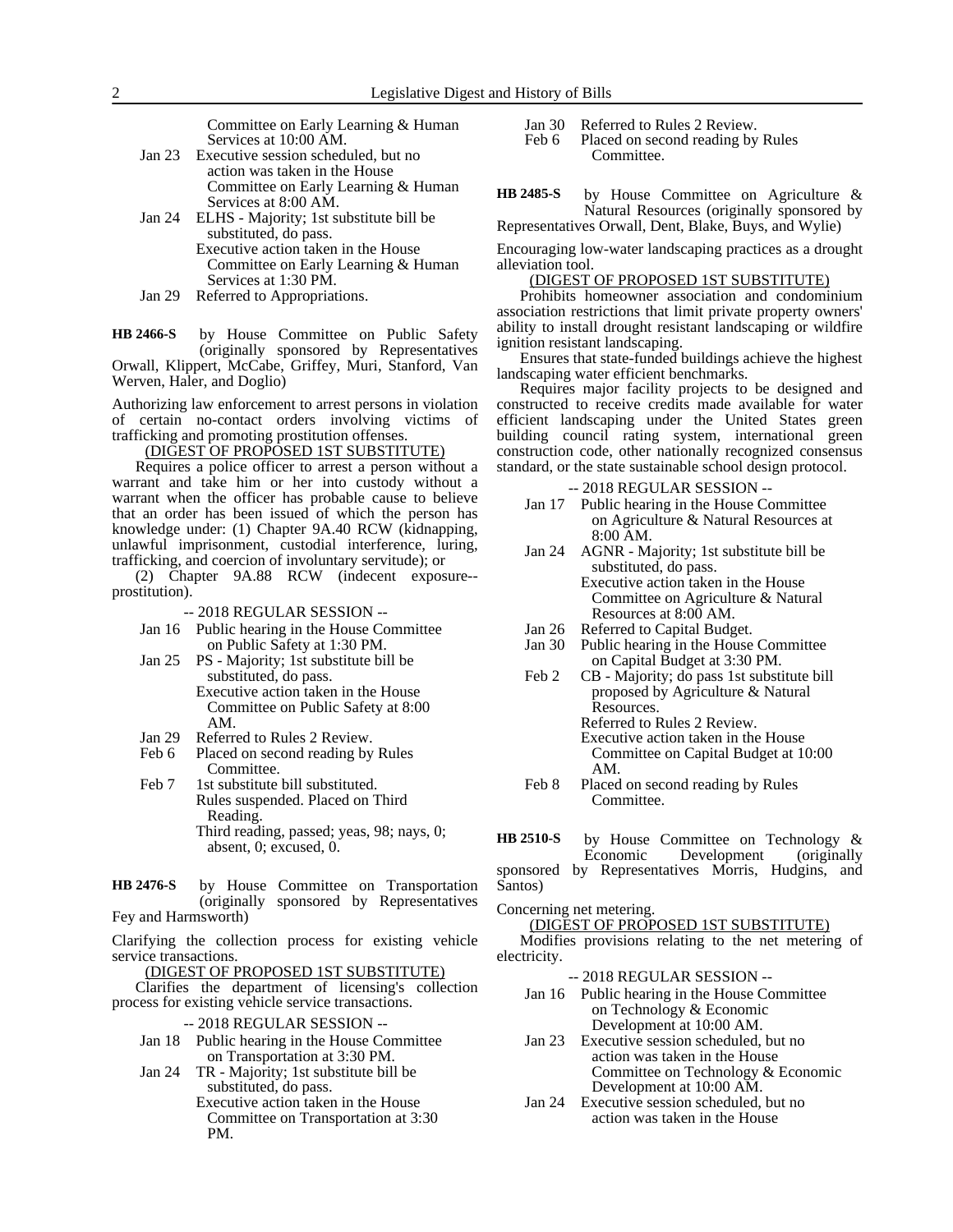Committee on Technology & Economic Development at 8:00 AM.

Jan 25 TED - Majority; 1st substitute bill be substituted, do pass. Minority; do not pass. Minority; without recommendation. Executive action taken in the House Committee on Technology & Economic Development at 1:30 PM. Jan 30 Referred to Rules 2 Review.

by House Committee on Judiciary (originally sponsored by Representatives Kilduff, Muri, Sawyer, Frame, Jinkins, Gregerson, Valdez, Lovick, Stanford, Pollet, Santos, and Stonier) **HB 2514-S**

Regarding discriminatory provisions found in written instruments related to real property.

(DIGEST OF PROPOSED 1ST SUBSTITUTE)

Addresses declaratory judgment action to strike discriminatory provisions of a real property contract and removal of discriminatory provisions in governing documents.

-- 2018 REGULAR SESSION --

- Jan 17 Public hearing in the House Committee on Judiciary at 8:00 AM.
- Jan 24 JUDI Majority; 1st substitute bill be substituted, do pass. Executive action taken in the House Committee on Judiciary at 8:00 AM.
- Jan 26 Referred to Rules 2 Review.<br>Feb 6 Placed on second reading by
- Placed on second reading by Rules Committee.
- Feb 8 Held on second reading.

by House Committee on Community Development, Housing & Tribal Affairs **HB 2538-S**

(originally sponsored by Representatives McBride, Barkis, Appleton, Peterson, Springer, Slatter, Gregerson, Kagi, Wylie, Chapman, Senn, Stanford, Kloba, and Santos)

Exempting impact fees for low-income housing development.

(DIGEST OF PROPOSED 1ST SUBSTITUTE)

Exempts the following from the definition of "development activity," for purposes of impact fees: Buildings or structures constructed as shelters that provide emergency housing for people experiencing homelessness or emergency shelters for victims of domestic violence.

-- 2018 REGULAR SESSION --

- Jan 18 Public hearing in the House Committee on Community Development and Housing & Tribal Affairs at 1:30 PM.
- Jan 23 Executive session scheduled, but no action was taken in the House Committee on Community Development, Housing & Tribal Affairs at 10:00 AM.
- Jan 24 CDHT Majority; 1st substitute bill be substituted, do pass. Executive action taken in the House
	- Committee on Community Development and Housing & Tribal Affairs at 8:30 AM.

Jan 26 Referred to Rules 2 Review.

Feb 6 Placed on second reading by Rules Committee.

by House Committee on Transportation (originally sponsored by Representatives Muri and Kilduff) **HB 2548-S**

Providing for railroad community notice requirements.

# (DIGEST OF PROPOSED 1ST SUBSTITUTE)

Requires a railroad company, at least ten days before taking a planned action that may have a significant impact on a community, to notify, in writing, the utilities and transportation commission of the planned action.

Requires the commission, within one business day of receiving the notice, to notify: (1) The governing authority of the community on which the planned action will have a significant impact; and

(2) Other entities the commission finds it will be of substantial benefit to the community impacted to notify.

-- 2018 REGULAR SESSION --

- Jan 18 Public hearing in the House Committee on Transportation at 3:30 PM.
- Jan 24 TR Majority; 1st substitute bill be substituted, do pass. Minority; do not pass. Executive action taken in the House Committee on Transportation at 3:30 PM.
- Jan 29 Referred to Rules 2 Review.

by House Committee on Health Care & Wellness (originally sponsored by Representatives Maycumber, Lovick, Graves, Volz, DeBolt, Stambaugh, Chandler, Cody, Caldier, Fitzgibbon, Senn, Muri, Kretz, Ryu, Smith, Dent, Slatter, Eslick, Stanford, Doglio, Ormsby, Steele, Macri, Riccelli, and Young) **HB 2557-S**

Concerning bone marrow donation information provided to driver's license and identicard applicants.

(DIGEST OF PROPOSED 1ST SUBSTITUTE)

Requires the department of licensing to provide each driver's license or identicard applicant with written materials about making a donation of bone marrow and being placed on the bone marrow donor registry.

Requires the department of health, within its bone marrow donor recruitment and education program, to also educate residents of the state about the ability to obtain information about bone marrow donation when applying for or renewing a personal driver's license or identicard with the department of licensing.

- Jan 23 Public hearing in the House Committee on Health Care & Wellness at 8:00 AM.
- Jan 26 HCW Majority; 1st substitute bill be substituted, do pass. Executive action taken in the House Committee on Health Care & Wellness
- at 8:00 AM. Jan 30 Referred to Rules 2 Review.
- Feb 6 Placed on second reading by Rules Committee.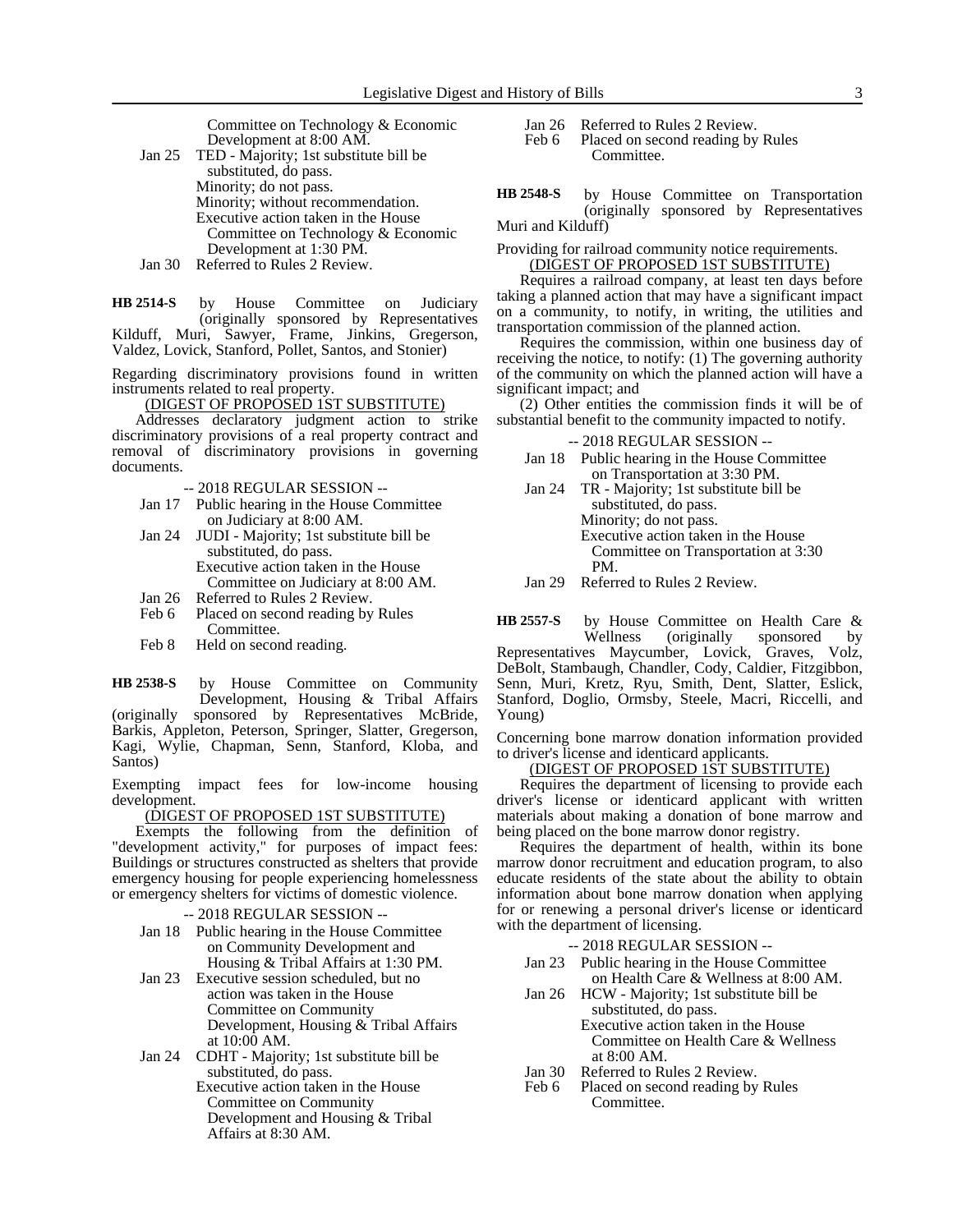by House Committee on Early Learning & Human Services (originally sponsored by Representatives Kilduff, Dent, Muri, and Kagi; by request of Department of Commerce) **HB 2581-S**

Concerning the Washington achieving a better life experience program account.

(DIGEST OF PROPOSED 1ST SUBSTITUTE)

Requires expenditures from the Washington achieving a better life experience program account to be used only for the purposes of administrative and operating expenses of the Washington achieving a better life experience program.

Allows contributions to individual Washington achieving a better life experience program accounts to be invested in self-directed investment options.

Allows an investment manager to perform the same duties as the state investment board with regard to the investment of money.

Requires the Washington achieving a better life experience program governing board to designate and define the terms of engagement for the custodial banks under authority that the state treasurer shall delegate with the concurrence of the office of financial management.

-- 2018 REGULAR SESSION --

- Jan 24 Public hearing in the House Committee on Early Learning & Human Services at 1:30 PM.
- Jan 26 ELHS Majority; 1st substitute bill be substituted, do pass. Executive action taken in the House Committee on Early Learning & Human
- Services at 8:00 AM. Jan 31 Referred to Appropriations.
- Feb 3 Public hearing in the House Committee on Appropriations at 9:00 AM.

by House Committee on Transportation (originally sponsored by Representatives Condotta and Steele) **HB 2612-S**

Concerning tow truck operators.

(DIGEST OF PROPOSED 1ST SUBSTITUTE)

Finds that currently registered tow truck operators have up to four separate required license plates displayed on the vehicle at all times.

Requires a specific license plate and an indicator tab on a tow truck if it is used:  $(1)$  To conduct transporter business; or

- (2) For a hulk hauler or scrap processor business; or
- (3) For a wrecker business.

-- 2018 REGULAR SESSION --

- Jan 22 Public hearing in the House Committee on Transportation at 3:30 PM.
- Jan 24 TR Majority; 1st substitute bill be substituted, do pass. Executive action taken in the House Committee on Transportation at 3:30 PM.
- Jan 30 Referred to Rules 2 Review.
- Feb 6 Placed on second reading by Rules Committee.

by House Committee on Community Development, Housing & Tribal Affairs (originally sponsored by Representatives Kilduff, Muri, Sawyer, Kirby, and Young) **HB 2635-S**

Creating a military benefit zone program. (DIGEST OF PROPOSED 1ST SUBSTITUTE)

Addresses the creation of, and regulations for, a military benefit zone program.

-- 2018 REGULAR SESSION --

- Jan 23 Public hearing in the House Committee on Community Development and Housing & Tribal Affairs at 10:00 AM.
- Jan 25 CDHT Majority; 1st substitute bill be substituted, do pass. Executive action taken in the House Committee on Community Development and Housing & Tribal Affairs at 1:30 PM.
	-
- Jan 29 Referred to Finance.<br>Feb 5 FIN Majority; 2nd FIN - Majority; 2nd substitute bill be substituted, do pass. Minority; do not pass. Minority; without recommendation. Public hearing and executive action taken in the House Committee on Finance at 8:00 AM.
- Feb 7 Referred to Rules 2 Review.

by House Committee on State Govt, Elections & IT (originally sponsored by Representatives Wylie, Stonier, Hudgins, Tarleton, Macri, Vick, Cody, Clibborn, Harris, Gregerson, Appleton, Fitzgibbon, and Doglio) **HB 2647-S**

Applying campaign contribution limits to candidates for all special purpose districts authorized to provide freight and passenger transfer and terminal facilities.

#### (DIGEST OF PROPOSED 1ST SUBSTITUTE)

Modifies the fair campaign practices act and applies the campaign contribution limits in this act to candidates for port district office.

- -- 2018 REGULAR SESSION --
- Jan 23 Public hearing in the House Committee on State Government and Elections & Information Technology at 8:00 AM.
- Jan 24 SEIT Majority; 1st substitute bill be substituted, do pass.
	- Executive action taken in the House Committee on State Government and Elections & Information Technology at 1:30 PM.
- Jan 29 Referred to Rules 2 Review.
- Feb 6 Placed on second reading by Rules Committee.

absent, 0; excused, 1.

Feb 8 1st substitute bill substituted. Rules suspended. Placed on Third Reading. Third reading, passed; yeas, 97; nays, 0;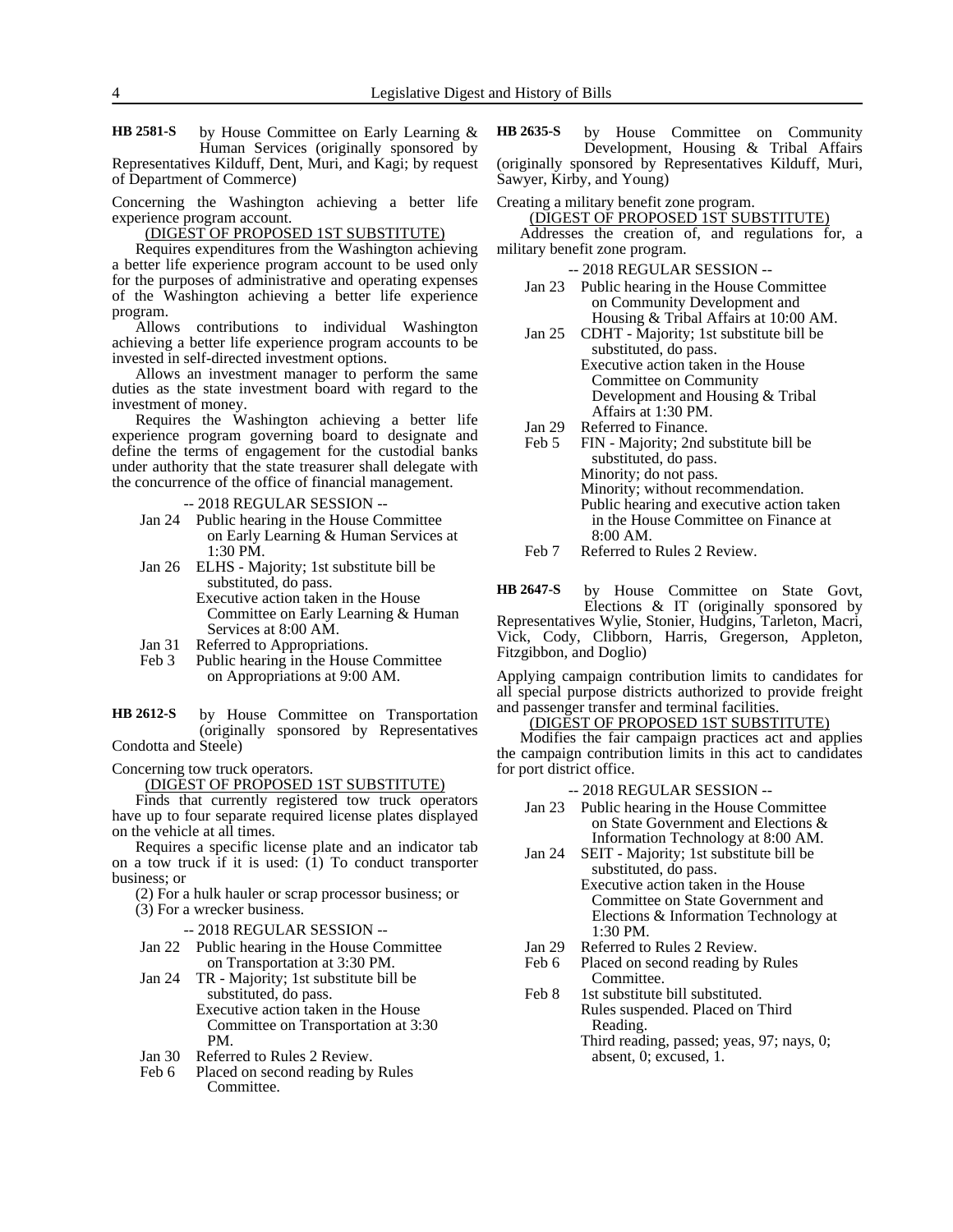by House Committee on Environment (originally sponsored by Representatives Fitzgibbon, Jinkins, and Hudgins) **HB 2652-S**

Concerning the initial implementation of recommendations from the collaborative process carried out to implement the state parks operating budget proviso on recreational access fee systems.

# (DIGEST OF PROPOSED 1ST SUBSTITUTE)

Modifies provisions regarding the discover pass, dayuse permit, vehicle access pass, lifetime veteran's disability access pass, senior citizen's pass, foster home pass, state park pass, and access pass.

Requires the director of the state parks and recreation commission, in consultation with the director of the department of fish and wildlife and the commissioner of public lands, to designate up to twelve days per calendar year where entry to state recreation lands is free.

#### -- 2018 REGULAR SESSION --

- Jan 22 Public hearing in the House Committee on Environment at 1:30 PM.
- Jan 25 ENVI Majority; 1st substitute bill be substituted, do pass. Minority; do not pass. Executive action taken in the House Committee on Environment at 8:00 AM.
- Jan 29 Referred to Appropriations.<br>Feb 5 Public hearing in the House
- Public hearing in the House Committee on Appropriations at 1:30 PM.
- Feb 6 APP Majority; do pass 1st substitute bill proposed by Environment. Minority; do not pass. Minority; without recommendation. Executive action taken in the House Committee on Appropriations at 10:00 AM.
- Feb 7 Referred to Rules 2 Review.

by House Committee on Early Learning & Human Services (originally sponsored by Representatives Valdez, Smith, Stonier, Sawyer, Jinkins, Ortiz-Self, and Kagi) **HB 2700-S**

Concerning the handling of child forensic interview and child interview digital recordings.

# <u>(DIGEST OF PROPOSED 1ST SUBSTITUTE)</u>

Provides a definition of "child forensic interview," for purposes of chapter 26.44 RCW, regarding child abuse, child neglect, or exposure to violence.

Requires each county to revise and expand its existing child sexual abuse investigation protocol to include the handling of child forensic interview digital recordings.

Subjects a digital recording of child forensic interviews, disclosed in a criminal or civil proceeding, to a protective order or other order, unless the court finds good cause that the interview should not be subject to the order.

Exempts the following from public inspection and copying under the public records act: Any and all audio or video recordings of child forensic interviews.

- -- 2018 REGULAR SESSION --
- Jan 23 Public hearing in the House Committee on Early Learning & Human Services at 8:00 AM.
- Jan 24 Executive session scheduled, but no action was taken in the House Committee on Early Learning & Human Services at 1:30 PM.
- Jan 26 ELHS Majority; 1st substitute bill be substituted, do pass. Minority; do not pass. Executive action taken in the House Committee on Early Learning & Human Services at 8:00 AM.
- Jan 31 Referred to Rules 2 Review.
- Feb 6 Placed on second reading by Rules Committee.
- Feb 7 1st substitute bill substituted. Floor amendment(s) adopted. Rules suspended. Placed on Third Reading. Third reading, passed; yeas, 98; nays, 0; absent, 0; excused, 0.

by House Committee on Early Learning & Human Services (originally sponsored by Representatives Kagi, Senn, and Reeves; by request of Department of Social and Health Services) **HB 2795-S**

Concerning private case management of child welfare services.

### (DIGEST OF PROPOSED 1ST SUBSTITUTE)

Removes the responsibilities of supervising agencies as they pertain to child welfare services under chapters 13.34, 74.13, and 74.15 RCW.

- -- 2018 REGULAR SESSION --
- Jan 26 Public hearing in the House Committee on Early Learning & Human Services at 8:00 AM.
- Jan 31 ELHS Majority; 1st substitute bill be substituted, do pass. Minority; do not pass.
	- Executive action taken in the House Committee on Early Learning & Human Services at 1:30 PM.
- Feb 2 Referred to Appropriations.<br>Feb 3 Public hearing in the House
- Public hearing in the House Committee on Appropriations at 9:00 AM.

by House Committee on Health Care & Wellness (originally sponsored by sponsored by **HB 2963-S**

Representatives Cody and Macri)

### Concerning the consumer directed employer program. (DIGEST OF PROPOSED 1ST SUBSTITUTE)

Authorizes the department of social and health services to establish and implement a consumer directed employer program to provide personal care, respite care, and similar services to individuals with functional impairments under medicaid programs.

- Jan 31 HCW Majority; 1st substitute bill be substituted, do pass. Minority; without recommendation. Executive action taken in the House Committee on Health Care & Wellness at 1:30 PM.
- Feb 2 Referred to Appropriations.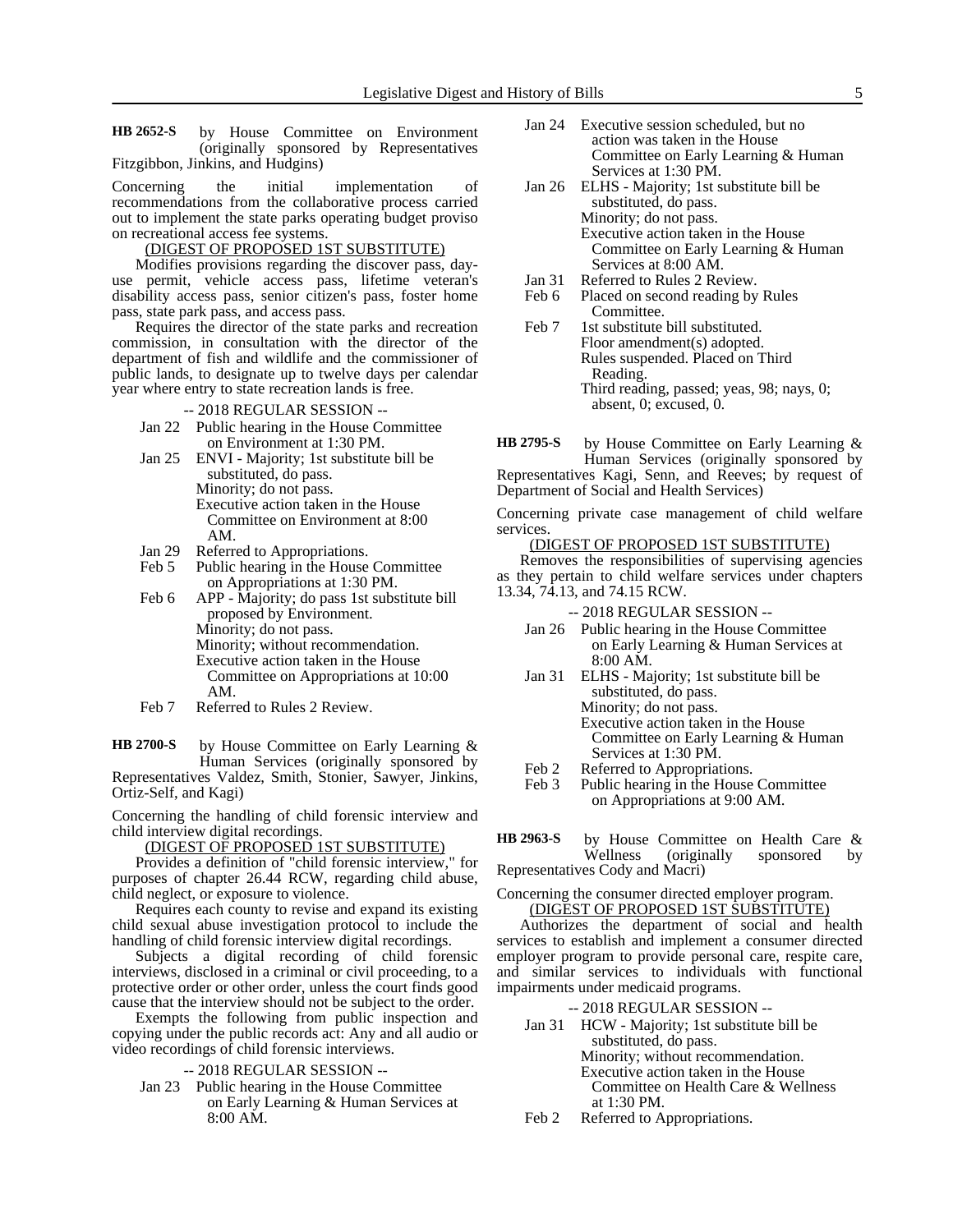| Feb 3 | Public hearing in the House Committee       |
|-------|---------------------------------------------|
|       | on Appropriations at 9:00 AM.               |
| Feb 6 | APP - Majority; do pass 1st substitute bill |
|       | proposed by Health Care & Wellness.         |
|       | Minority; do not pass.                      |
|       | Minority; without recommendation.           |
|       | Referred to Rules 2 Review.                 |
|       | Executive action taken in the House         |
|       | Committee on Appropriations at 10:00        |
|       | AM.                                         |
| Feb 8 | Placed on second reading by Rules           |

**Senate Bills**

Committee.

by Senate Committee on State Government, Tribal Relations & Elections (originally sponsored by Senators Kuderer and Pearson; by request of **SB 5746-S**

Lieutenant Governor)

Concerning the association of Washington generals.

(DIGEST OF PROPOSED 1ST SUBSTITUTE)

Includes the following as a purpose of the association of Washington generals: To expand educational and/or employment opportunities for youth, veterans, and people with disabilities in the state.

Authorizes the association, in conducting activities in support of their mission, to operate a statewide study abroad and college readiness fellowship called the Washington world fellows program.

Compensates and reimburses members of the association's board of directors for their travel expenses.

Provides a percentage of the proceeds from the Seattle Seahawks special license plates to the association to: (1) InvestED, to encourage secondary students who have economic needs to stay in school, return to school, or get involved within their learning community; and

(2) Create equity focused educational opportunities, including the Washington world fellows program.

-- 2017 REGULAR SESSION --

Feb 17 Public hearing in the Senate Committee on State Government at 8:00 AM.

-- 2018 REGULAR SESSION --

- Jan 19 Public hearing in the Senate Committee on State Government and Tribal Relations & Elections at 8:00 AM.
- Jan 26 SGTE Majority; 1st substitute bill be substituted, do pass.
	- Executive action taken in the Senate Committee on State Government and Tribal Relations & Elections at 8:00 AM.
- Jan 29 Passed to Rules Committee for second reading.
- Jan 31 Rules Committee relieved of further consideration. On motion, referred to Transportation.
- Feb 5 Public hearing in the Senate Committee on Transportation at 1:30 PM.
- Feb 6 TRAN Majority; do pass 1st substitute bill proposed by State Government, Tribal Relations & Elections.

Passed to Rules Committee for second reading.

Executive action taken in the Senate Committee on Transportation at 1:30 PM.

by Senate Committee on State Government, **SB 6006-S**

Tribal Relations & Elections (originally sponsored by Senators Zeiger, Conway, McCoy, Hunt, Hobbs, Miloscia, Bailey, Angel, Warnick, Van De Wege, Chase, Saldaña, and Kuderer)

Concerning powers to waive statutory obligations or limitations during a state of emergency.

# (DIGEST OF PROPOSED 1ST SUBSTITUTE)

Allows the governor to immediately respond during a proclaimed state of emergency by temporarily waiving or suspending other statutory obligations or limitations prescribing the procedures for conduct of state business, or the orders, rules, or regulations of a state agency, if strict compliance would prevent, hinder, or delay necessary action in coping with the emergency.

Prohibits an order, concerning waiver or suspension of statutory obligations or limitations, from continuing for longer than thirty days unless extended by the legislature through concurrent resolution.

-- 2018 REGULAR SESSION --

- Jan 12 Public hearing in the Senate Committee on State Government and Tribal Relations & Elections at 8:00 AM.
- Jan 19 Executive session scheduled, but no action was taken in the Senate Committee on State Government, Tribal Relations & Elections at 8:00 AM.
- Jan 26 SGTE Majority; 1st substitute bill be substituted, do pass. Executive action taken in the Senate Committee on State Government and Tribal Relations & Elections at 8:00 AM.
- Jan 29 Passed to Rules Committee for second reading.

by Senate Committee on Labor & Commerce (originally sponsored by Senators Van De Wege, Palumbo, and Kuderer) **SB 6016-S**

Concerning telework.

(DIGEST OF PROPOSED 1ST SUBSTITUTE)

Provides a business and occupation tax credit and a public utility tax credit to an employee for telework expenditures.

Expires July 1, 2023.

-- 2018 REGULAR SESSION --

- Jan 18 Public hearing in the Senate Committee on Labor & Commerce at 1:30 PM.
- Jan 29 LBRC Majority; 1st substitute bill be substituted, do pass. And refer to Ways & Means. Executive action taken in the Senate Committee on Labor & Commerce at 1:30 PM.

Jan 30 Referred to Ways & Means.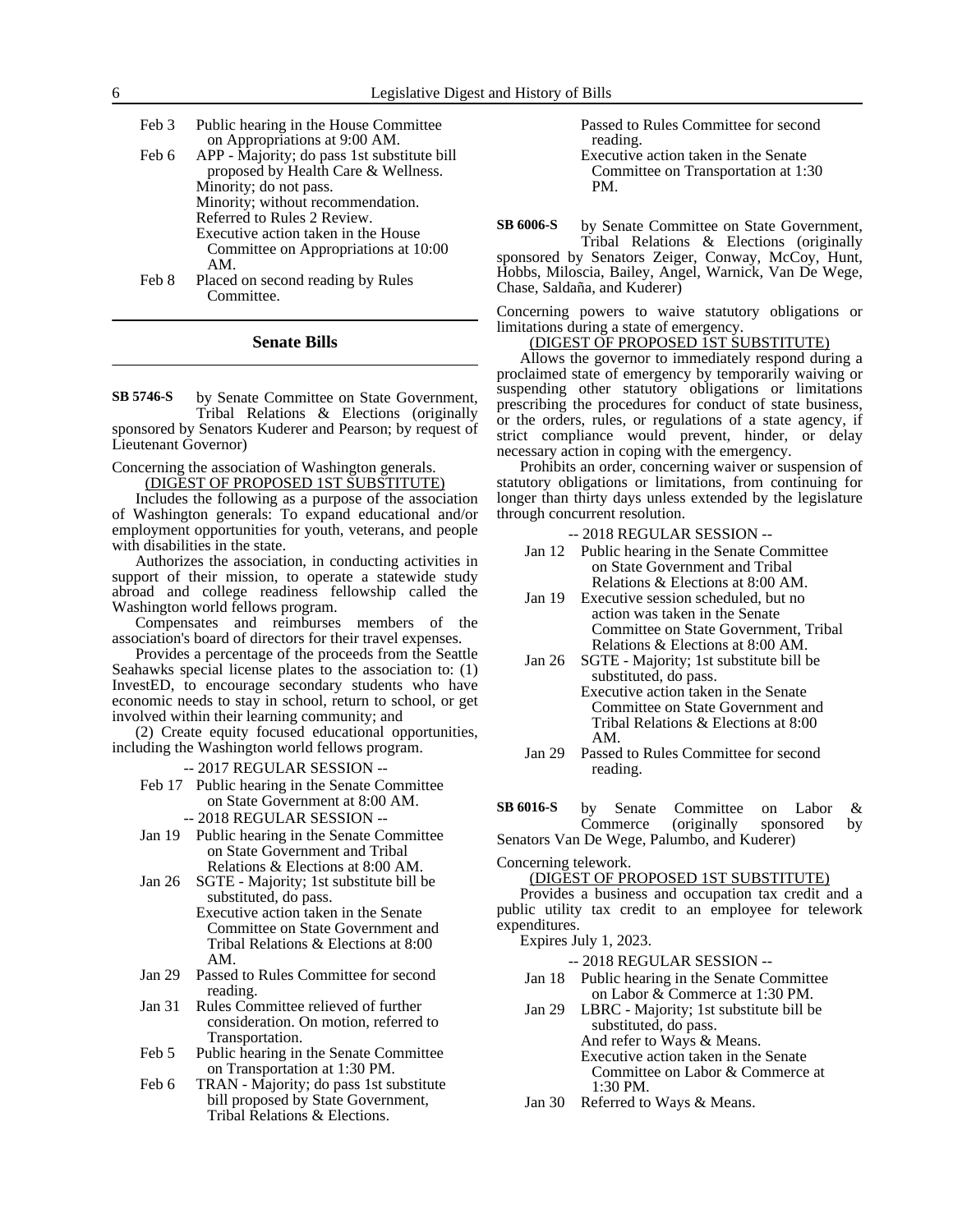by Senate Committee on Ways & Means (originally sponsored by Senators Cleveland, Frockt, Rolfes, Liias, Keiser, Saldaña, and Kuderer; by request of Insurance Commissioner) **SB 6062-S2**

Addressing the establishment of an individual health insurance market claims-based reinsurance program.

(DIGEST OF PROPOSED 2ND SUBSTITUTE)

Creates the Washington reinsurance program to stabilize the rates and premiums for individual health plans and provide greater financial certainty to consumers of health insurance.

Requires the program to be operated by the Washington vaccine association through the Washington reinsurance program management board.

Requires the insurance commissioner, in consultation with the office of financial management, the department of revenue, the state health care authority, and the state health benefit exchange, to conduct a study on alternative financing mechanisms for the program.

Exempts the following from disclosure under the public records act: Data, information, and documents necessary to prepare the state innovation waiver application, determine reinsurance parameters obtained by the commissioner, and determine reinsurance claims payments.

Creates the Washington reinsurance program account.

-- 2018 REGULAR SESSION --

- Jan 9 Public hearing in the Senate Committee on Health & Long Term Care at 10:00 AM.
- Jan 23 Executive action taken in the Senate Committee on Health & Long Term Care at 10:00 AM.
- Jan 24 Public hearing in the Senate Committee on Ways & Means at 3:30 PM.
- Jan 25 WM Majority; 2nd substitute bill be substituted, do pass. Minority; do not pass. Executive action taken in the Senate Committee on Ways & Means at 3:30 PM.
- Jan 29 Passed to Rules Committee for second reading.
- by Senate Committee on Law & Justice (originally sponsored by Senators Frockt, Pedersen, Palumbo, Conway, Saldaña, Kuderer, and Mullet) **SB 6068-S**

Concerning the applicability of nondisclosure agreements in civil actions for sexual harassment or assault.

(DIGEST OF PROPOSED 1ST SUBSTITUTE)

Addresses the applicability of nondisclosure agreements in civil actions for sexual harassment or assault.

-- 2018 REGULAR SESSION --

- Jan 25 Public hearing in the Senate Committee on Law & Justice at 10:00 AM.
- Jan 30 LAW Majority; 1st substitute bill be substituted, do pass. Minority; without recommendation. Executive action taken in the Senate Committee on Law & Justice at 10:00 AM.
- Jan 31 Passed to Rules Committee for second reading.
- Feb 6 Placed on second reading by Rules Committee.
- Feb 8 1st substitute bill substituted. Floor amendment(s) adopted. Rules suspended. Placed on Third Reading. Third reading, passed; yeas, 48; nays, 0; absent, 0; excused, 1.
- by Senate Committee on Local Government (originally sponsored by Senator Takko) **SB 6074-S**

Concerning recording documents related to the inheritance exemption for the real estate excise tax.

### (DIGEST OF PROPOSED 1ST SUBSTITUTE)

Exempts the following from the requirement that recording documents, related to the inheritance exemption for the real estate excise tax, must be recorded with the county auditor: Documents listed in RCW 82.45.197 (1) (c) and copies of other documents previously recorded and provided to the county treasurer under RCW 82.45.197.

### -- 2018 REGULAR SESSION --

- Jan 11 Public hearing in the Senate Committee on Local Government at 1:30 PM.
- Jan 30 LGOV Majority; 1st substitute bill be substituted, do pass. Executive action taken in the Senate Committee on Local Government at

1:30 PM.

Jan 31 Passed to Rules Committee for second reading.

by Senate Committee on Ways & Means (originally sponsored by Senators Ranker, Rolfes, Van De Wege, Chase, Carlyle, Saldaña, Dhingra, Darneille, Wellman, Keiser, Billig, Hunt, Conway, Palumbo, and Kuderer) **SB 6086-S2**

Protecting the state's marine waters from the release of nonnative finfish from marine finfish aquaculture sites.

(DIGEST OF PROPOSED 2ND SUBSTITUTE)

Prohibits the department of natural resources from entering into a new lease, renewing or extending an existing lease, or other use authorization where the use includes marine finfish aquaculture of Atlantic salmon.

Requires the department of fish and wildlife and the department of ecology to only authorize or permit marine finfish aquaculture of Atlantic salmon where it is an authorized use under a lease of state-owned aquatic lands.

Prohibits the department of fish and wildlife and the department of ecology, for marine finfish aquaculture of Atlantic salmon, from authorizing or permitting any of the activities or operations after the expiration date of the relevant lease of state-owned aquatic lands.

Requires the department of ecology, the department of natural resources, and the department of fish and wildlife to continue the existing effort to update guidance and informational resources to industry and governments for planning and permitting commercial marine net pen aquaculture.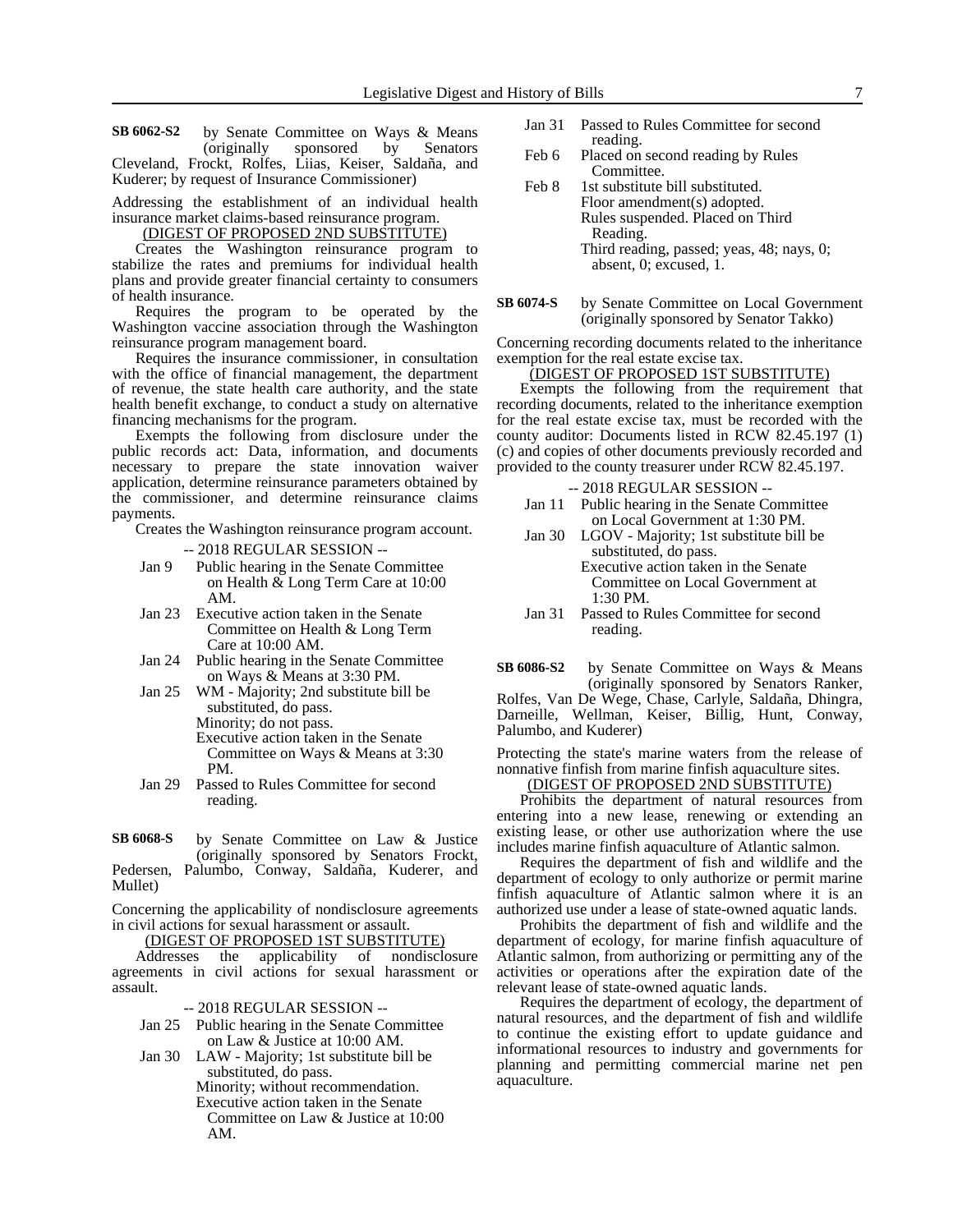- Jan 9 Public hearing in the Senate Committee on Agriculture, Water, and Natural Resources & Parks at 1:30 PM.
- Jan 11 Executive action taken in the Senate Committee on Agriculture, Water, and Natural Resources & Parks at 1:30 PM.
- Jan 25 Public hearing in the Senate Committee on Ways & Means at 3:30 PM.
- Jan 29 WM Majority; 2nd substitute bill be substituted, do pass.
	- Minority; do not pass. Executive action taken in the Senate Committee on Ways & Means at 3:30 PM.
- Jan 31 Passed to Rules Committee for second reading.
- Feb 2 Placed on second reading by Rules Committee.
- Feb 8 2nd substitute bill substituted. Rules suspended. Placed on Third Reading. Third reading, passed; yeas, 35; nays, 12; absent, 0; excused, 2.
- by Senate Committee on Law & Justice (originally sponsored by Senators Liias and Walsh) **SB 6142-S**

Revising the authority of commissioners of courts of limited jurisdiction.

(DIGEST OF PROPOSED 1ST SUBSTITUTE)

Gives a court commissioner the same power, authority, and jurisdiction in criminal and civil matters as the appointing judges possess.

Allows court commissioners of courts of limited jurisdiction to solemnize marriages.

- -- 2018 REGULAR SESSION --
- Jan 25 Public hearing in the Senate Committee on Law & Justice at 10:00 AM.
- Jan 30 LAW Majority; 1st substitute bill be substituted, do pass. Executive action taken in the Senate Committee on Law & Justice at 10:00 AM.
- Jan 31 Passed to Rules Committee for second reading.

by Senate Committee on Health & Long Term Care (originally sponsored by Senators **SB 6150-S**

Cleveland, Rivers, Carlyle, Kuderer, Fain, Hasegawa, Mullet, Saldaña, Conway, Van De Wege, Chase, Keiser, and Liias; by request of Governor Inslee)

Concerning opioid use disorder treatment, prevention, and related services.

(DIGEST OF PROPOSED 1ST SUBSTITUTE)

Declares that opioid use disorder is a public health crisis.

Requires state agencies to: (1) Increase access to evidence-based opioid use disorder treatment services;

(2) Promote coordination of services within the substance use disorder treatment and recovery support system;

(3) Strengthen partnerships between opioid use disorder treatment providers and their allied community partners;

(4) Expand the use of the state prescription drug monitoring program; and

(5) Support comprehensive school and communitybased substance use prevention services.

Requires that agencies administer state-purchased health care programs to: (1) Coordinate activities to implement this act and the state interagency opioid working plan;

(2) Explore opportunities to address the opioid epidemic; and

(3) Provide status updates as directed by the joint legislative executive committee on health care oversight to promote legislative and executive coordination.

Changes the name of the community mental health services act to the community behavioral health services act.

Provides contingent effective dates.

-- 2018 REGULAR SESSION --

- Jan 15 Public hearing in the Senate Committee on Health & Long Term Care at 10:00 AM.
- Jan 30 HLTC Majority; 1st substitute bill be substituted, do pass. And refer to Ways & Means. Minority; without recommendation. Executive action taken in the Senate Committee on Health & Long Term Care at 10:00 AM.
- Jan 31 Referred to Ways & Means.<br>Feb 5 Public hearing in the Senate
- Public hearing in the Senate Committee on Ways & Means at 10:00 AM.
- Feb 6 WM Majority; 2nd substitute bill be substituted, do pass. Passed to Rules Committee for second
	- reading. Executive action taken in the Senate Committee on Ways & Means at 10:00 AM.

by Senate Committee on Transportation (originally sponsored by Senators Short, King, Hobbs, Takko, Brown, Padden, Saldaña, and Keiser) **SB 6155-S**

Concerning bone marrow donation information provided to driver's license and identicard applicants.

(DIGEST OF PROPOSED 1ST SUBSTITUTE)

Requires the department of licensing to provide each driver's license or identicard applicant with written materials about making a donation of bone marrow and being placed on the bone marrow donor registry.

Requires the department of health, within its bone marrow donor recruitment and education program, to also educate residents of the state about the ability to obtain information about bone marrow donation when applying for or renewing a personal driver's license or identicard with the department of licensing.

- Jan 23 Public hearing in the Senate Committee on Transportation at 3:30 PM.
- Jan 29 TRAN Majority; 1st substitute bill be substituted, do pass.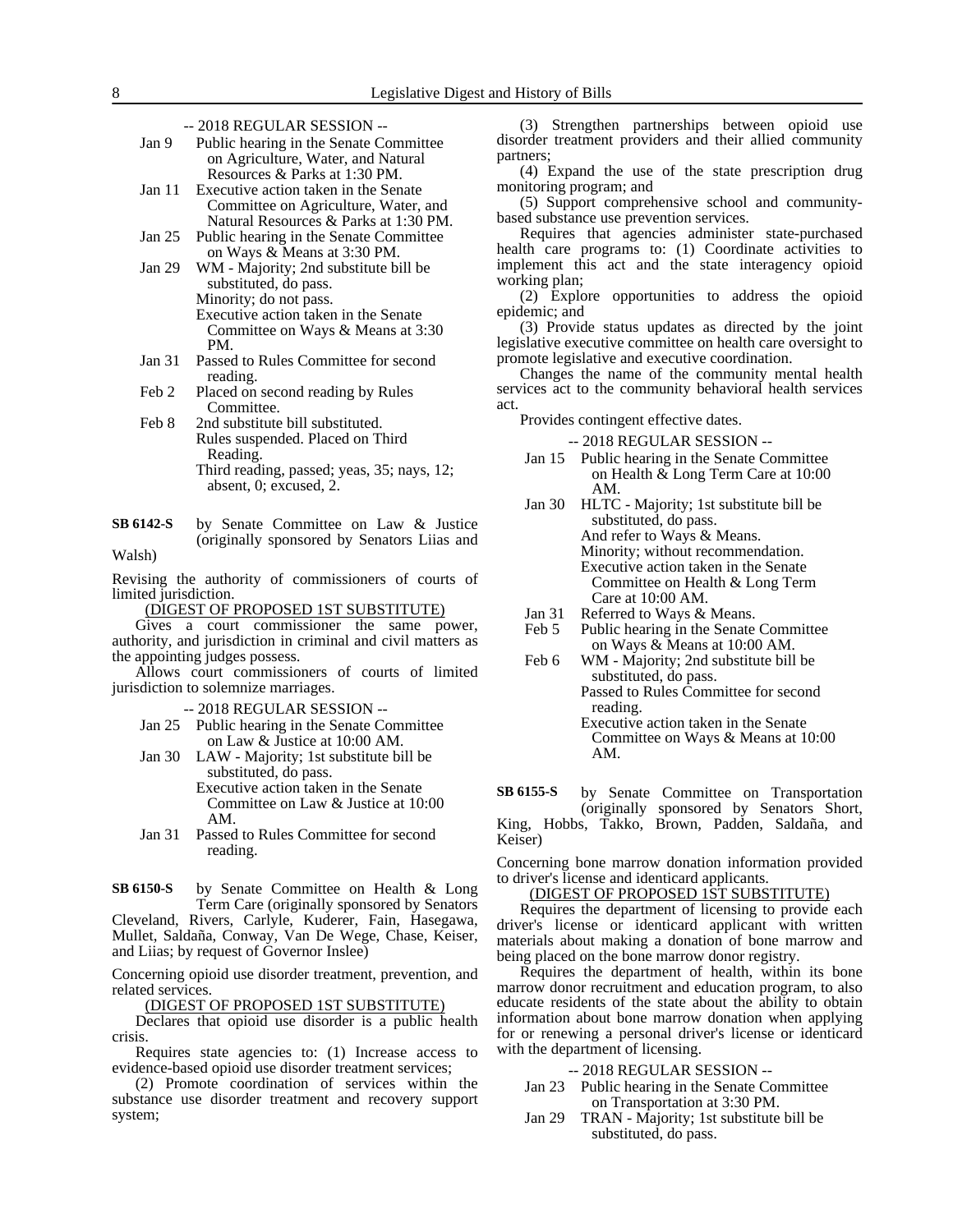Executive action taken in the Senate Committee on Transportation at 3:30 PM.

- Jan 30 Passed to Rules Committee for second reading.
- Feb 2 Made eligible to be placed on second reading.
- Feb 6 Placed on second reading by Rules Committee.
- Feb 7 1st substitute bill substituted. Rules suspended. Placed on Third Reading. Third reading, passed; yeas, 48; nays, 0; absent, 0; excused, 1.
- by Senate Committee on State Government, Tribal Relations & Elections (originally sponsored by Senators Becker, Hunt, Fain, Rivers, Kuderer, Saldaña, Zeiger, Bailey, Carlyle, Conway, Wilson, Rolfes, Wellman, Hasegawa, Honeyford, Darneille, Angel, Liias, Walsh, O'Ban, Sheldon, Palumbo, **SB 6161-S**

Fortunato, Hobbs, Short, Mullet, Van De Wege, and Wagoner) Establishing a training course for campaign treasurers.

(DIGEST OF PROPOSED 1ST SUBSTITUTE)

Requires the public disclosure commission to develop and provide a training course for individuals acting as treasurers or deputy treasurers for candidates.

- -- 2018 REGULAR SESSION --
- Jan 24 Public hearing in the Senate Committee on State Government and Tribal Relations & Elections at 8:00 AM.
- Jan 26 SGTE Majority; 1st substitute bill be substituted, do pass. And refer to Ways & Means. Executive action taken in the Senate Committee on State Government and
	- Tribal Relations & Elections at 8:00 AM.
- Jan 29 Referred to Ways & Means.<br>Feb 5 WM Majority; do pass 1st
- WM Majority; do pass 1st substitute bill proposed by State Government, Tribal Relations & Elections. Public hearing and executive action taken in the Senate Committee on Ways & Means at 10:00 AM.
- Feb 6 Passed to Rules Committee for second reading.

by Senate Committee on Financial<br>Institutions & Insurance (originally (originally sponsored by Senators Pedersen, Rivers, and Mullet; by request of Uniform Law Commission) **SB 6175-S**

Concerning the Washington uniform common interest ownership act.

(DIGEST OF PROPOSED 1ST SUBSTITUTE)

Establishes the Washington uniform common interest ownership act.

- -- 2018 REGULAR SESSION --
- Jan 18 Public hearing in the Senate Committee on Financial Institutions & Insurance at 8:30 AM.
- Feb 1 FI Majority; 1st substitute bill be substituted, do pass. Minority; without recommendation. Executive action taken in the Senate Committee on Financial Institutions & Insurance at 8:30 AM.
- Feb 2 Passed to Rules Committee for second reading.
- Feb 6 Placed on second reading by Rules Committee.

by Senate Committee on Health & Long Term Care (originally sponsored by Senators Cleveland, Conway, Miloscia, Keiser, and Fortunato; by request of Department of Social and Health Services) **SB 6199-S**

### Concerning the consumer directed employer program. (DIGEST OF PROPOSED 1ST SUBSTITUTE)

Authorizes the department of social and health services to establish and implement a consumer directed employer program to provide personal care, respite care, and similar services to individuals with functional impairments under programs authorized through the medicaid state plan or medicaid waiver authorities and similar state-funded in-home care programs.

-- 2018 REGULAR SESSION --

- Jan 25 Public hearing in the Senate Committee on Health & Long Term Care at 10:00 AM.
- Jan 29 HLTC Majority; 1st substitute bill be substituted, do pass. And refer to Ways & Means. Minority; do not pass. Executive action taken in the Senate Committee on Health & Long Term Care at 10:00 AM.
- Jan 30 Referred to Ways & Means.<br>Feb 5 Public hearing in the Senate Public hearing in the Senate Committee
- on Ways & Means at 10:00 AM.
- Feb 6 WM Majority; do pass 1st substitute bill proposed by Health & Long Term Care. Minority; do not pass. Minority; without recommendation. Passed to Rules Committee for second reading.
	- Executive action taken in the Senate Committee on Ways & Means at 10:00 AM.
- Feb 7 Placed on second reading by Rules Committee. Floor amendment(s) adopted. Held on calendar.
- Feb 8 Third reading.

by Senator Ranker **SB 6609**

Concerning revenue.

Modifies certain revenue provisions to: (1) Repeal the sales and use tax exemption for candy;

(2) Limit the limit trade-in exclusion;

(3) Narrow the nonresident sales and use tax exemption;

(4) Narrow the sales tax exemption for certain fertilizers, sprays, and washes;

(5) Reduce the estate tax threshold;